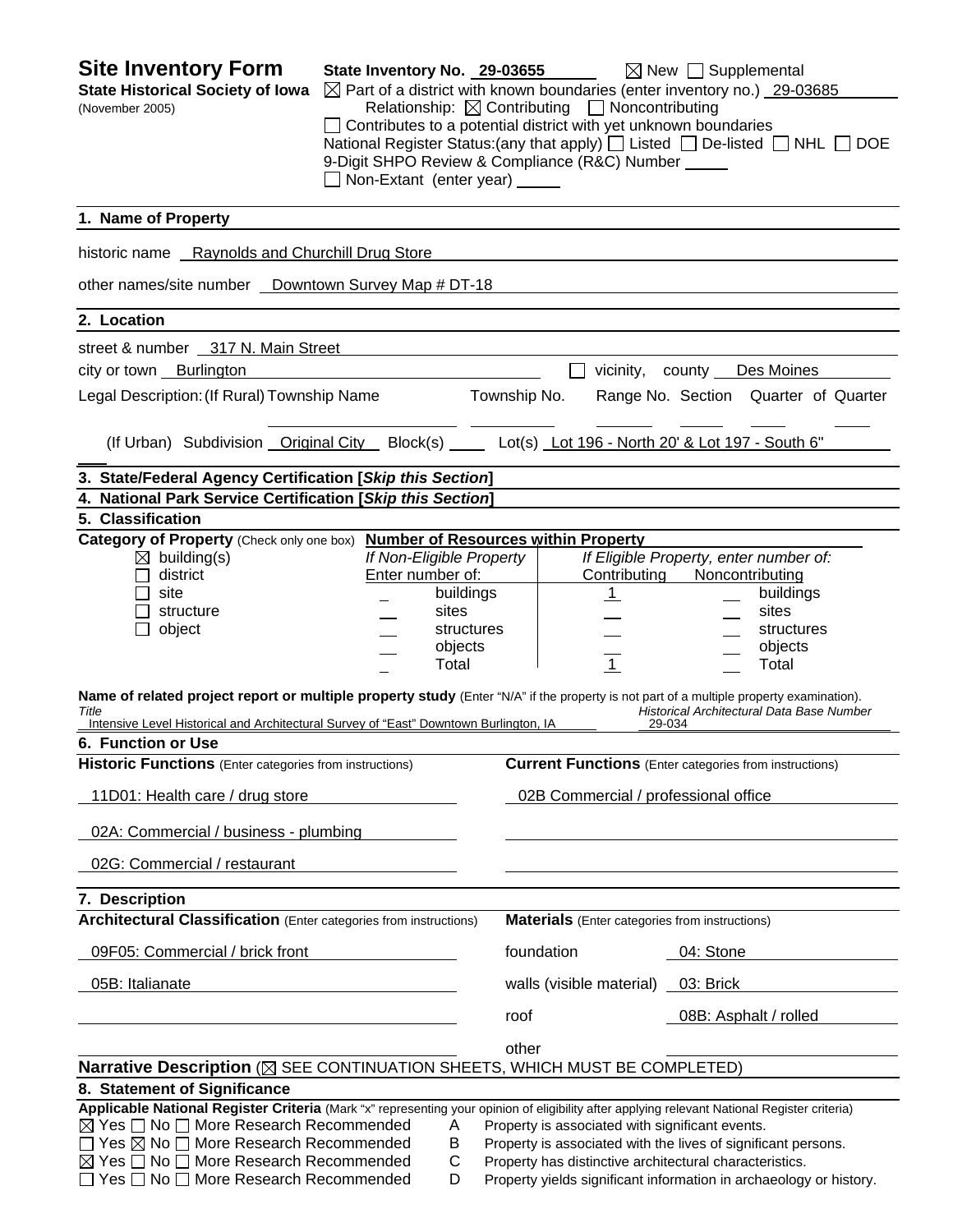| Des Moines<br>Address 317 North Main Street<br>County                                                                                                                                                                                                                                                                                                                                                                                                                                                                                                                                                                                                                                                                                                                                                                                                                                                                                                                                                                                                                                                                                                                                                                                                                                                                                                                                                                                                                                                                                                                                                                                                                                                                                      | 29-03655<br>Site Number                      |
|--------------------------------------------------------------------------------------------------------------------------------------------------------------------------------------------------------------------------------------------------------------------------------------------------------------------------------------------------------------------------------------------------------------------------------------------------------------------------------------------------------------------------------------------------------------------------------------------------------------------------------------------------------------------------------------------------------------------------------------------------------------------------------------------------------------------------------------------------------------------------------------------------------------------------------------------------------------------------------------------------------------------------------------------------------------------------------------------------------------------------------------------------------------------------------------------------------------------------------------------------------------------------------------------------------------------------------------------------------------------------------------------------------------------------------------------------------------------------------------------------------------------------------------------------------------------------------------------------------------------------------------------------------------------------------------------------------------------------------------------|----------------------------------------------|
| <b>Burlington</b><br>City                                                                                                                                                                                                                                                                                                                                                                                                                                                                                                                                                                                                                                                                                                                                                                                                                                                                                                                                                                                                                                                                                                                                                                                                                                                                                                                                                                                                                                                                                                                                                                                                                                                                                                                  | District Number<br>29-03685                  |
| <b>Criteria Considerations</b><br>$\Box$ A Owned by a religious institution or used<br>$\Box$ E A reconstructed building, object, or structure.<br>F A commemorative property.<br>for religious purposes.<br>□ G Less than 50 years of age or achieved significance within the past<br>B Removed from its original location.<br>C A birthplace or grave.<br>50 years.<br>D A cemetery                                                                                                                                                                                                                                                                                                                                                                                                                                                                                                                                                                                                                                                                                                                                                                                                                                                                                                                                                                                                                                                                                                                                                                                                                                                                                                                                                      |                                              |
| Areas of Significance (Enter categories from instructions)<br><b>Significant Dates</b>                                                                                                                                                                                                                                                                                                                                                                                                                                                                                                                                                                                                                                                                                                                                                                                                                                                                                                                                                                                                                                                                                                                                                                                                                                                                                                                                                                                                                                                                                                                                                                                                                                                     |                                              |
| Construction date<br>1870<br>05: Commerce                                                                                                                                                                                                                                                                                                                                                                                                                                                                                                                                                                                                                                                                                                                                                                                                                                                                                                                                                                                                                                                                                                                                                                                                                                                                                                                                                                                                                                                                                                                                                                                                                                                                                                  | $\boxtimes$ check if circa or estimated date |
| Other dates, including renovation<br>02: Architecture                                                                                                                                                                                                                                                                                                                                                                                                                                                                                                                                                                                                                                                                                                                                                                                                                                                                                                                                                                                                                                                                                                                                                                                                                                                                                                                                                                                                                                                                                                                                                                                                                                                                                      |                                              |
|                                                                                                                                                                                                                                                                                                                                                                                                                                                                                                                                                                                                                                                                                                                                                                                                                                                                                                                                                                                                                                                                                                                                                                                                                                                                                                                                                                                                                                                                                                                                                                                                                                                                                                                                            |                                              |
| <b>Significant Person</b><br><b>Architect/Builder</b><br>(Complete if National Register Criterion B is marked above)<br>Architect                                                                                                                                                                                                                                                                                                                                                                                                                                                                                                                                                                                                                                                                                                                                                                                                                                                                                                                                                                                                                                                                                                                                                                                                                                                                                                                                                                                                                                                                                                                                                                                                          |                                              |
| <b>Builder</b>                                                                                                                                                                                                                                                                                                                                                                                                                                                                                                                                                                                                                                                                                                                                                                                                                                                                                                                                                                                                                                                                                                                                                                                                                                                                                                                                                                                                                                                                                                                                                                                                                                                                                                                             |                                              |
| Narrative Statement of Significance ( $\boxtimes$ SEE CONTINUATION SHEETS, WHICH MUST BE COMPLETED)                                                                                                                                                                                                                                                                                                                                                                                                                                                                                                                                                                                                                                                                                                                                                                                                                                                                                                                                                                                                                                                                                                                                                                                                                                                                                                                                                                                                                                                                                                                                                                                                                                        |                                              |
| 9. Major Bibliographical References                                                                                                                                                                                                                                                                                                                                                                                                                                                                                                                                                                                                                                                                                                                                                                                                                                                                                                                                                                                                                                                                                                                                                                                                                                                                                                                                                                                                                                                                                                                                                                                                                                                                                                        |                                              |
| Bibliography $\boxtimes$ See continuation sheet for citations of the books, articles, and other sources used in preparing this form                                                                                                                                                                                                                                                                                                                                                                                                                                                                                                                                                                                                                                                                                                                                                                                                                                                                                                                                                                                                                                                                                                                                                                                                                                                                                                                                                                                                                                                                                                                                                                                                        |                                              |
| 10. Geographic Data<br><b>UTM References (OPTIONAL)</b>                                                                                                                                                                                                                                                                                                                                                                                                                                                                                                                                                                                                                                                                                                                                                                                                                                                                                                                                                                                                                                                                                                                                                                                                                                                                                                                                                                                                                                                                                                                                                                                                                                                                                    |                                              |
| Zone<br>Easting<br>Northing<br>Zone<br>Easting                                                                                                                                                                                                                                                                                                                                                                                                                                                                                                                                                                                                                                                                                                                                                                                                                                                                                                                                                                                                                                                                                                                                                                                                                                                                                                                                                                                                                                                                                                                                                                                                                                                                                             | Northing                                     |
| 2<br>1                                                                                                                                                                                                                                                                                                                                                                                                                                                                                                                                                                                                                                                                                                                                                                                                                                                                                                                                                                                                                                                                                                                                                                                                                                                                                                                                                                                                                                                                                                                                                                                                                                                                                                                                     |                                              |
| 3<br>4                                                                                                                                                                                                                                                                                                                                                                                                                                                                                                                                                                                                                                                                                                                                                                                                                                                                                                                                                                                                                                                                                                                                                                                                                                                                                                                                                                                                                                                                                                                                                                                                                                                                                                                                     |                                              |
| See continuation sheet for additional UTM references or comments                                                                                                                                                                                                                                                                                                                                                                                                                                                                                                                                                                                                                                                                                                                                                                                                                                                                                                                                                                                                                                                                                                                                                                                                                                                                                                                                                                                                                                                                                                                                                                                                                                                                           |                                              |
| 11. Form Prepared By                                                                                                                                                                                                                                                                                                                                                                                                                                                                                                                                                                                                                                                                                                                                                                                                                                                                                                                                                                                                                                                                                                                                                                                                                                                                                                                                                                                                                                                                                                                                                                                                                                                                                                                       |                                              |
| name/title __ Inez Metzger, commission member                                                                                                                                                                                                                                                                                                                                                                                                                                                                                                                                                                                                                                                                                                                                                                                                                                                                                                                                                                                                                                                                                                                                                                                                                                                                                                                                                                                                                                                                                                                                                                                                                                                                                              | Rebecca L. McCarley, consultant, Davenport   |
| organization __ Burlington Historic Preservation Commission                                                                                                                                                                                                                                                                                                                                                                                                                                                                                                                                                                                                                                                                                                                                                                                                                                                                                                                                                                                                                                                                                                                                                                                                                                                                                                                                                                                                                                                                                                                                                                                                                                                                                | date November 6, 2012                        |
| street & number_ City Hall, 400 Washington Street                                                                                                                                                                                                                                                                                                                                                                                                                                                                                                                                                                                                                                                                                                                                                                                                                                                                                                                                                                                                                                                                                                                                                                                                                                                                                                                                                                                                                                                                                                                                                                                                                                                                                          | telephone 319-753-8158                       |
| <b>Burlington</b><br>city or town<br>Iowa<br>state                                                                                                                                                                                                                                                                                                                                                                                                                                                                                                                                                                                                                                                                                                                                                                                                                                                                                                                                                                                                                                                                                                                                                                                                                                                                                                                                                                                                                                                                                                                                                                                                                                                                                         | zip code 52601                               |
| ADDITIONAL DOCUMENTATION (Submit the following items with the completed form)                                                                                                                                                                                                                                                                                                                                                                                                                                                                                                                                                                                                                                                                                                                                                                                                                                                                                                                                                                                                                                                                                                                                                                                                                                                                                                                                                                                                                                                                                                                                                                                                                                                              |                                              |
| <b>FOR ALL PROPERTIES</b><br>Map: showing the property's location in a town/city or township.<br>1.<br>Site plan: showing position of buildings and structures on the site in relation to public road(s).<br>2.<br>Photographs: representative black and white photos. If the photos are taken as part of a survey for which the Society is to be<br>3.<br>curator of the negatives or color slides, a photo/catalog sheet needs to be included with the negatives/slides and the following<br>needs to be provided below on this particular inventory site:<br>Roll/slide sheet #<br>Date Taken<br>Frame/slot #<br>Roll/slide sheet #<br>Frame/slot #<br>Date Taken<br>Roll/slide sheet #<br>Frame/slot #<br>Date Taken<br>See continuation sheet or attached photo & slide catalog sheet for list of photo roll or slide entries.<br>$\boxtimes$ Photos/illustrations without negatives are also in this site inventory file.<br>FOR CERTAIN KINDS OF PROPERTIES, INCLUDE THE FOLLOWING AS WELL<br>Farmstead & District: (List of structures and buildings, known or estimated year built, and contributing or noncontributing status)<br>1.<br>2.<br><b>Barn:</b><br>A sketch of the frame/truss configuration in the form of drawing a typical middle bent of the barn.<br>a.<br>A photograph of the loft showing the frame configuration along one side.<br>b.<br>A sketch floor plan of the interior space arrangements along with the barn's exterior dimensions in feet.<br>c.<br>State Historic Preservation Office (SHPO) Use Only Below This Line<br>Concur with above survey opinion on National Register eligibility: $\Box$ Yes $\Box$ No<br>This is a locally designated property or part of a locally designated district. | More Research Recommended                    |
| Comments:                                                                                                                                                                                                                                                                                                                                                                                                                                                                                                                                                                                                                                                                                                                                                                                                                                                                                                                                                                                                                                                                                                                                                                                                                                                                                                                                                                                                                                                                                                                                                                                                                                                                                                                                  |                                              |
| Evaluated by (name/title):                                                                                                                                                                                                                                                                                                                                                                                                                                                                                                                                                                                                                                                                                                                                                                                                                                                                                                                                                                                                                                                                                                                                                                                                                                                                                                                                                                                                                                                                                                                                                                                                                                                                                                                 | Date:                                        |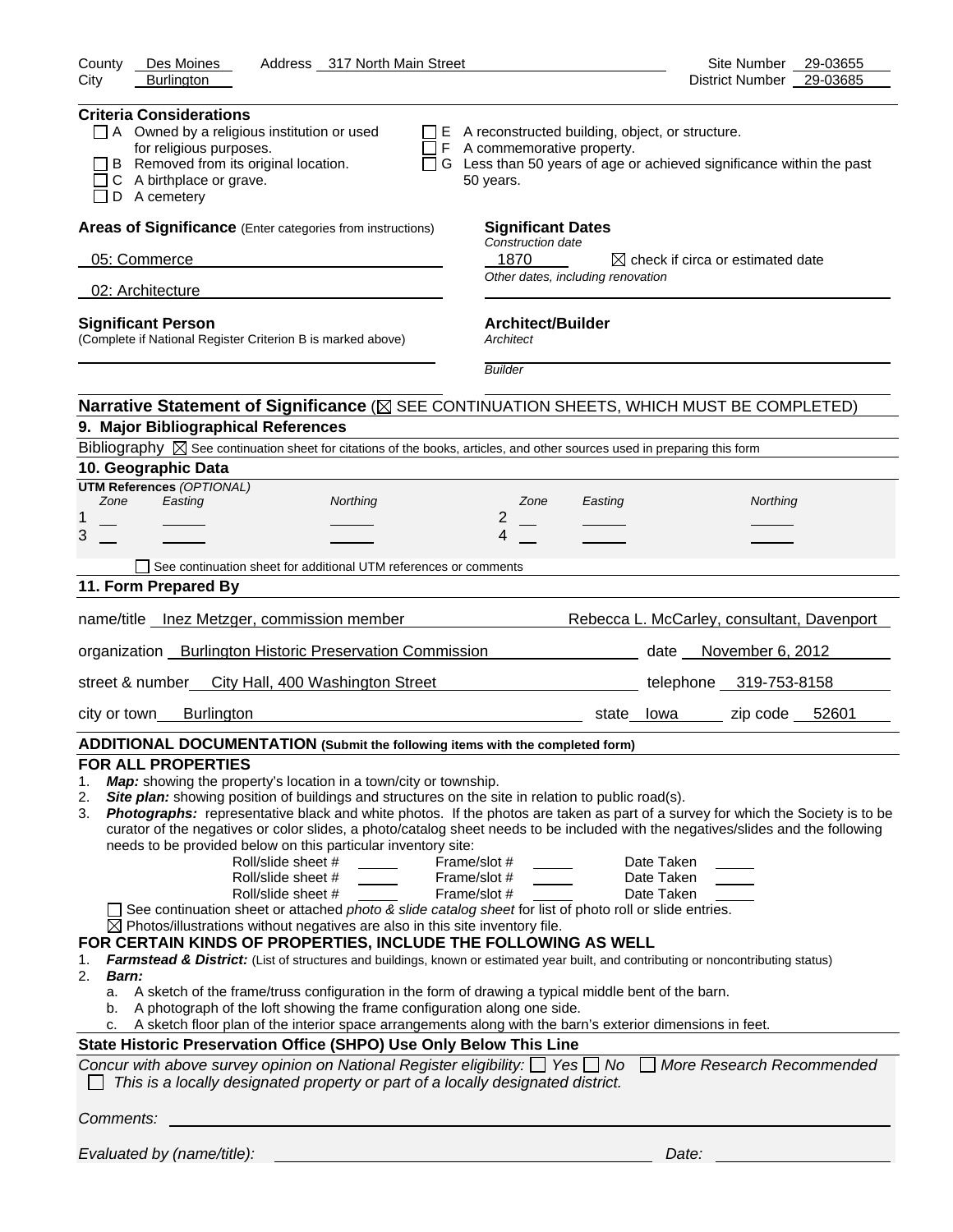Page 1

| <b>Raynolds and Churchill Drug Store</b> | Des Moines |
|------------------------------------------|------------|
| Name of Property                         | County     |
| 317 N. Main St                           | Burlington |
| Address                                  | City       |

#### **7. Narrative Description**

This is a two-story brick Italianate building. It is the last one intact in a series of six Italianate buildings/storefronts that spanned the middle of this side of the block into the 20<sup>th</sup> century. Today, the entire building exterior has been painted tan with white accents. A concrete base has been poured along the sidewalk at the base of the storefront. One must step up on a stone slab to enter this building. The entry is slightly recessed with two doors on the left, one to the upper stories and one to the storefront. The south door is solid wood and goes up to the second level. The main entry door to the first floor is largely glass with metal trim. There are two large storefront, metal trimmed, glass windows to the right, which have a wooden bulkhead with kick panels below. There is a green and tan stripped canopy over the entire first floor façade. The second story has three tall, arched windows with keystones. Pilasters are positioned between the window and at the edges of the building, with simple capitals below the arches. The arch was filled with brick by the early  $20<sup>th</sup>$  century, likely converting twoover-two-light double-hung arch windows to rectangular one-over-one-light windows. The current oneover-one-light windows are much smaller, with the upper sections of the windows boarded over with a center vertical line painted. The space below the windows and above the canopy is now a flat surface. The three arches have a center keystone. The frieze has simple brick banding and dentils. A small bracket supports the simple cornice at both ends.

#### **8. Narrative Statement of Significance**

The Raynolds & Churchill Drugs building appears to contribute historically and architecturally to the potential Downtown Commercial Historic District. The building was constructed by Samuel Jones, who financed the construction of several other buildings in downtown Burlington in the late 1860s and 1870s. The first identified occupant was Raynolds & Churchill, who started their drug store in this building in 1875. They would remain here for a decade prior to moving and later incorporating as Churchill Drug Company in 1889, growing to one of the largest wholesale drug companies in Iowa. The buildings is the last to maintain its 19<sup>th</sup> century design in this block, representing this early development of the block. At this time, the building does not appear individually eligible under Criterion A, B, or C for individual listing on the National Register of Historic Places. It is believed that the later buildings associated with Churchill Drug Company are likely better associated with their significant history, though this was the original location of the forerunner of the company. Additionally, other Italianate buildings exist in town that have fewer modifications that this building.

The building was likely constructed in the late 1860s or early 1870s. Samuel H. Jones was owner of the property (all of Lot 196 – 313-315-317) in this period, and he was listed as a capitalist in the 1879 *History of Des Moines County, working from an office in his new 1876 building at 4<sup>th</sup> and Jefferson* and living at 222 Court. The early businesses at this location have not been identified. In January 1875, Francis E. Churchill moved from Waterloo to open a drug store in Burlington (*Hawk-Eye,*  January 19, 1875, 8). Raynolds and Churchill then were advertising various drugs sold from their location at 317 Main Street (*Hawk-Eye,* March 18, 1875, 8). It was the offices for Raynolds & Churchill Drugs in the 1883 city directory. The company then moved next door to 319-321 N. Main Street by 1886, known as the Main Street Drug Store (see #56-03656). The company merged with C.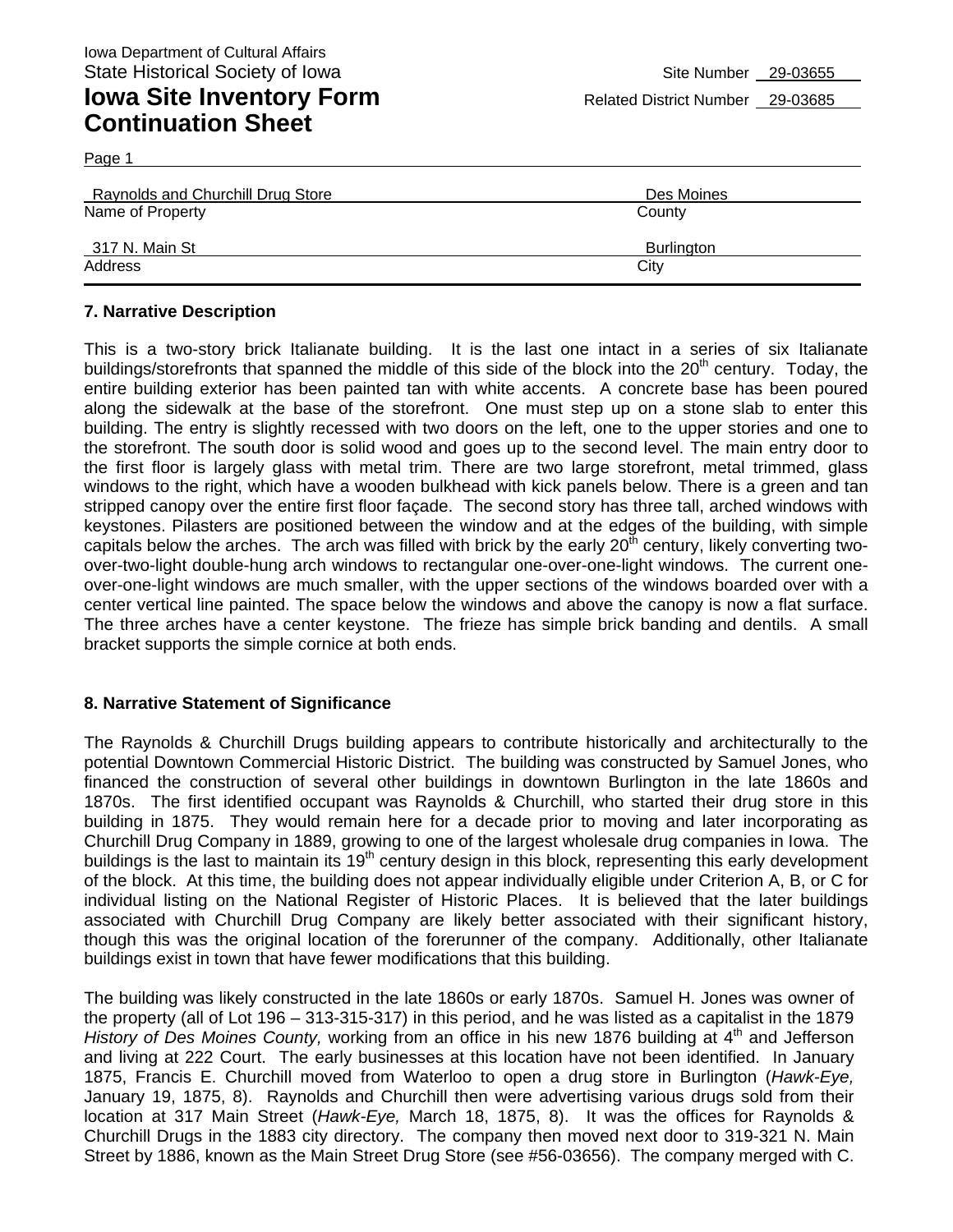Page 2

| <b>Raynolds and Churchill Drug Store</b> | Des Moines |
|------------------------------------------|------------|
| Name of Property                         | County     |
| 317 N. Main St                           | Burlington |
| Address                                  | City       |

P. Squires & Company in 1889 to create Churchill Drug Company. They would grow to one of the largest wholesale drug companies in the state (Antrobus 1915, Vol. 2: 228-29).

The 1887 city directory then lists Burlington Candy Works at 317 N. Main Street. A November 1890 ad notes that Burlington Candy Works is run by C. Hornung & Co, and they were confectioners and wholesale dealers in oranges, fruits, nuts, etc. and wholesale agents for Doxler-West Celebrated Crackers at 317 N. Main Street. The business appears to have been short lived. The 1892 Sanborn maps shows the property as a vacant store. No businesses have been identified then here through the 1890s and into the 1900s. Ann McCord purchased this property from the Sam H. Jones heirs on September 1, 1899. The property went through a handful of owners over the next few years, ending up in the hands of John T. Remey, acting a trustee, in 1907. He then sold it to Charles G. Bosch Company on May 22, 1915.

Charles G. Bosch Plumbers started on November 1, 1883 a few doors down at 313 North Main, where it also was in 1900. They are first listed as moved to 317 N. Main in 1909. There were five plumbers in Burlington by 1910. By 1920, Bosch Plumbing was still here, at a time when there were now 10 plumbers listed in the city directory. The company was still here in 1930.

It appears the business closed and the building had gone into receivership as it was apparently sold at a tax sale by the county treasurer in January 1933 to John Hale. However, the receiver for the American Savings Bank and Trust retained some ownership with title finally transferring to John Anadoetes in October 1935, who owned it until July 1947. He operated a restaurant at 323 N. Main from 1933 until he moved into this building. The building was listed as vacant in 1933. By 1940, Wallace J. Gobert operated a tavern at this site. There were 49 taverns in Burlington at this time. John's Café is listed here in 1945 and 1947.

The property was sold to James E. Lewis on July 16, 1947. Jim's Café was listed here in 1951, and Emma Lewis lived in an apartment over the restaurant. The property transferred to Dorothy Lewis, widow, on April 8, 1953. It was vacant in the 1954 city directory. It was then sold to William A. Witte in May 7, 1954, who ran the large drug store to the south at 206-208 Jefferson. Alden's Catalog Store was here in 1955, followed by Dunn's Sporting Goods in 1957. Dixie Cream Donut Shop occupied the first story with the owner Chas C Green living above it in 1960, at a time when there were 39 restaurants and no other donut shops mentioned in the city directory. Mutual of Omaha Insurance was then listed here in 1963 and 1965. The property transferred into the family company, John H. Witte & Son Inc in January 1965.

Curley Printing occupied the building in 1970. There were 6 Commercial Printers and 2 Lithographic Printers listed in the city directory and Curley Printing was on both lists. William J and Melva M Curley JT purchased the property from the Witte estate on April 19, 1979 with William becoming the sole owner on June 23, 1981. Paul H. and Duane D. Lee bought it from the Curley estate on August 30, 1985 and sold it to Charles H. & Beverly J. Siekman on May 5, 1989.

The current owners are Troy Myers and Clay Johnson, "two guys at F&M Bank," who made their purchase on December 30, 2009. Currently, Edward Jones Investments occupies this building.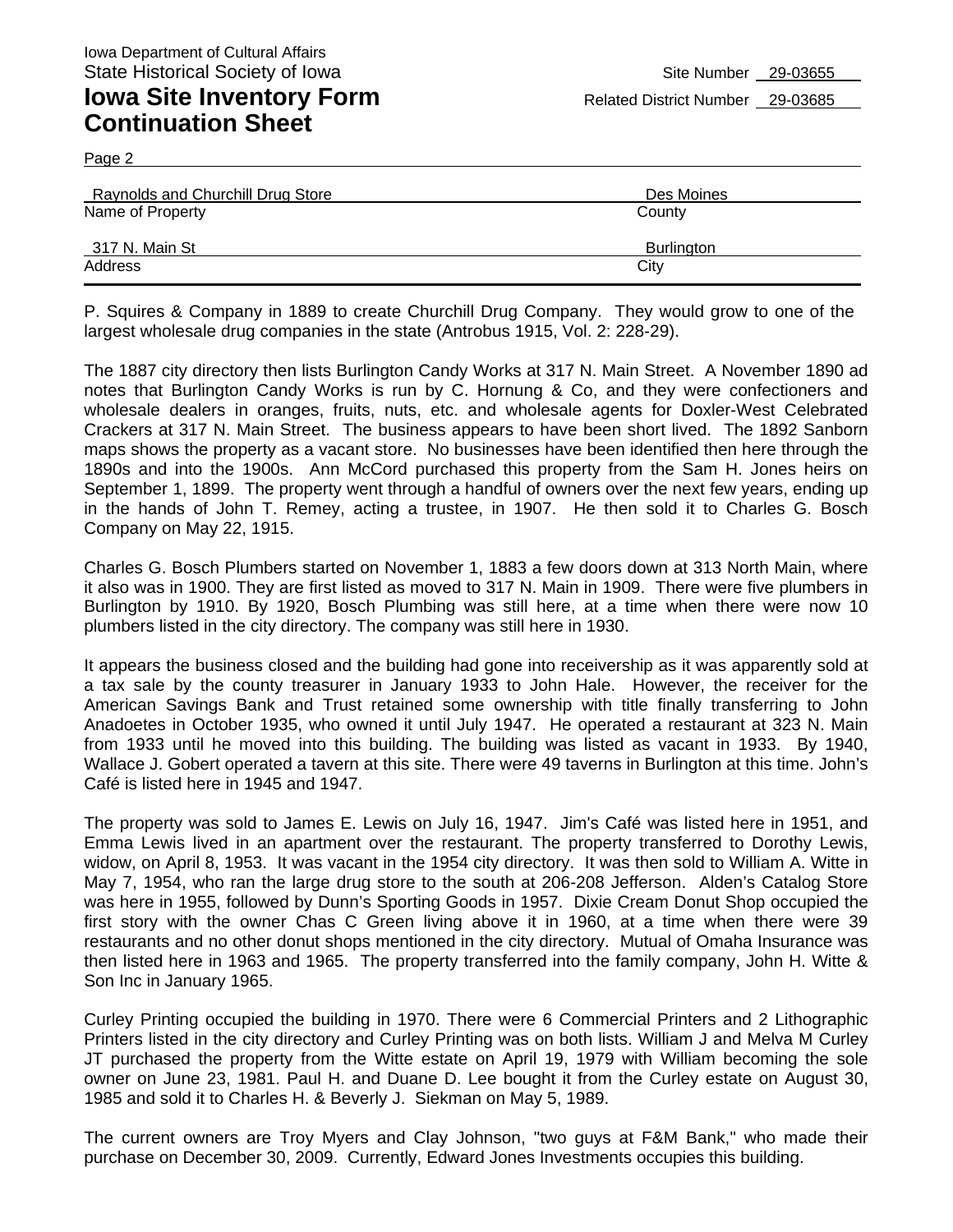Page 3

| <b>Raynolds and Churchill Drug Store</b> | Des Moines |
|------------------------------------------|------------|
| Name of Property                         | County     |
| 317 N. Main St                           | Burlington |
| Address                                  | City       |

#### **9. Major Bibliographical References**

Antrobus, A.T. *History of Des Moines County Iowa and Its People.* Chicago, IL: S.J. Clarke Publishing Company, 1915.

*Biographical Review of Des Moines County, Iowa.* Chicago: Hobart Publishing Company, 1905.

City Directories, Burlington, Iowa, various dates. On microfiche at the Burlington Public Library

Deed records, per transfer books at Des Moines County Auditor's Office.

Des Moines County Historical Society (DMCHS). Collection of historic photographs, Burlington, Iowa.

Downtown Partners, Inc., a Division of the Greater Burlington Partnership, Burlington, Iowa. Collection of collected historic photographs of downtown Burlington.

Newspapers, various titles and editions. Particular special editions utilized: *Burlington Evening Gazette,* March 24, 1906 *Daily Hawk-Eye Gazette,* September 2, 1938 *Burlington Hawk-Eye Gazette,* August 4, 1942 *Burlington Hawk-Eye,* July 10, 1962 *Burlington Hawk-Eye,* July 4, 1976

*Perspective Map of the City of Burlington, IA.* Milwaukee, WI: American Publishing Co., 1889.

*Portrait and Biographical Album of Des Moines County, Iowa.* Chicago: Acme Publishing Company, 1888.

Sanborn Map Company. "Burlington, Iowa," Fire Insurance Maps. New York: Sanborn Map Company, 1886, 1892, 1900, 1931, 1952.

Vertical files. Files on business/industry as well as individual businesses. Burlington Public Library, Burlington, Iowa.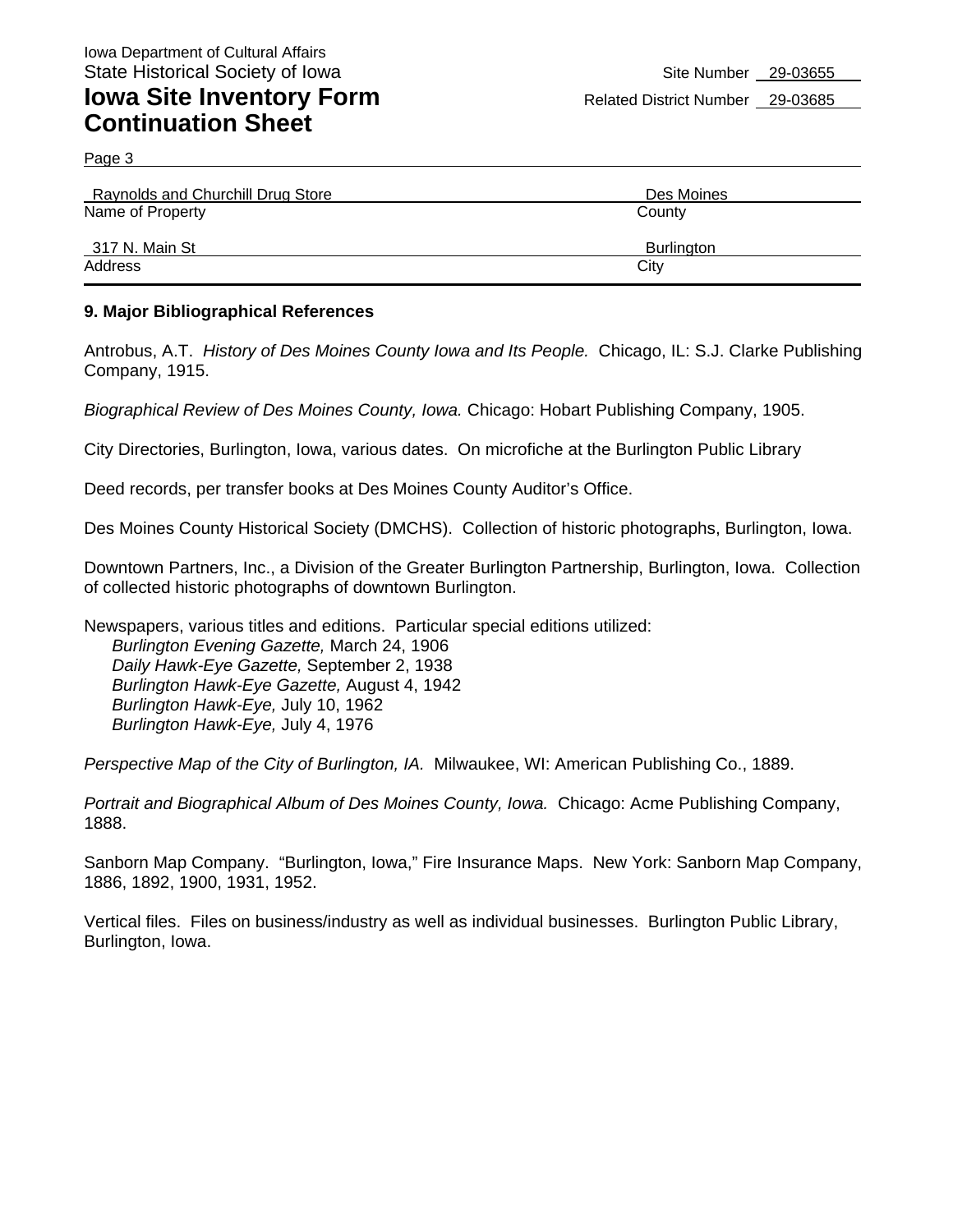Page 4

| Raynolds and Churchill Drug Store | Des Moines |
|-----------------------------------|------------|
| Name of Property                  | County     |
| 317 N. Main St                    | Burlington |
| Address                           | City       |

#### **Location map**



*Base aerial photography by Aerial Services Inc for Des Moines County GIS Commission, March 2010.*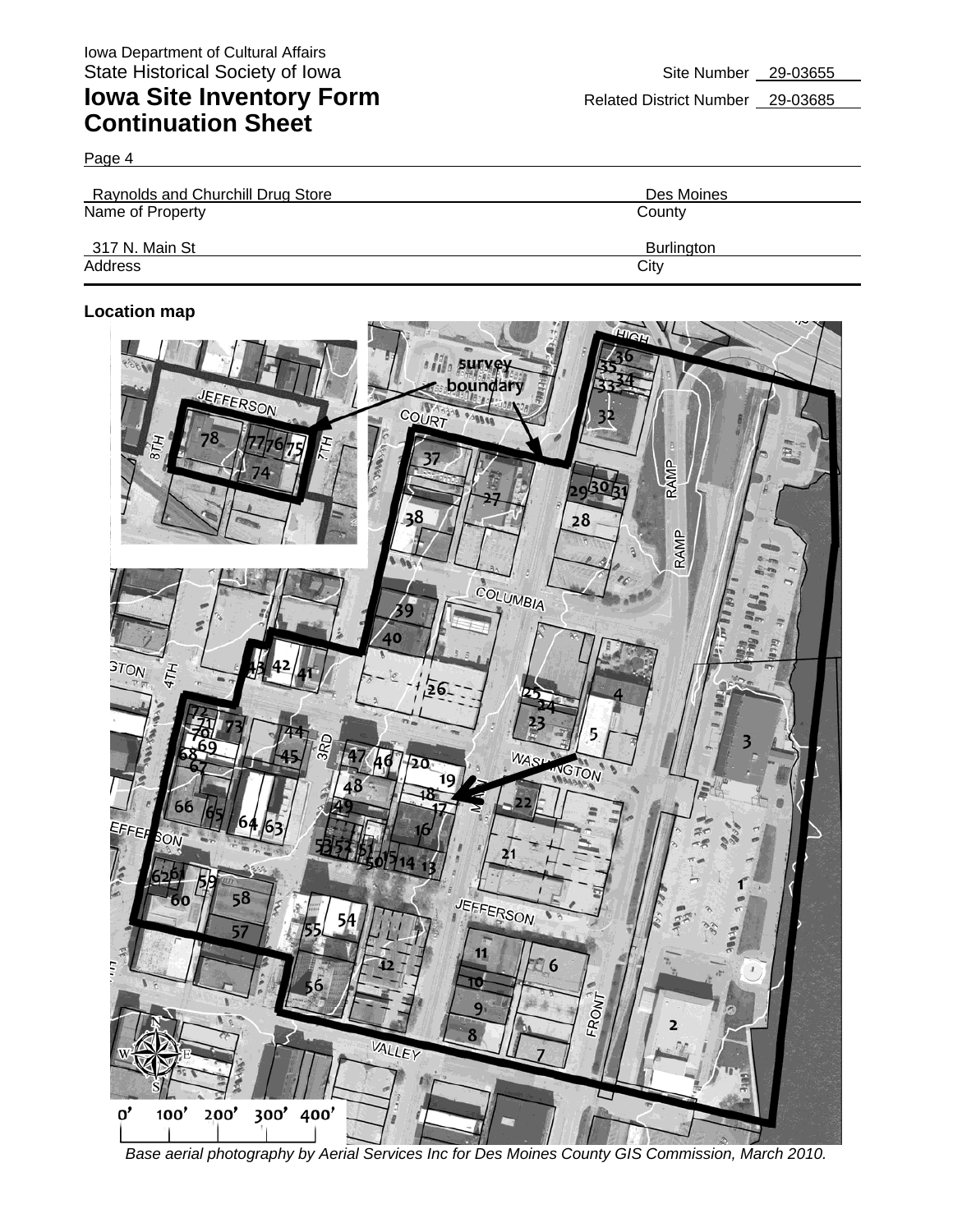| Page 5                                   |                   |
|------------------------------------------|-------------------|
| <b>Raynolds and Churchill Drug Store</b> | Des Moines        |
| Name of Property                         | County            |
| 317 N. Main St                           | <b>Burlington</b> |
| Address                                  | City              |

#### **Building plan (from assessor's website)**

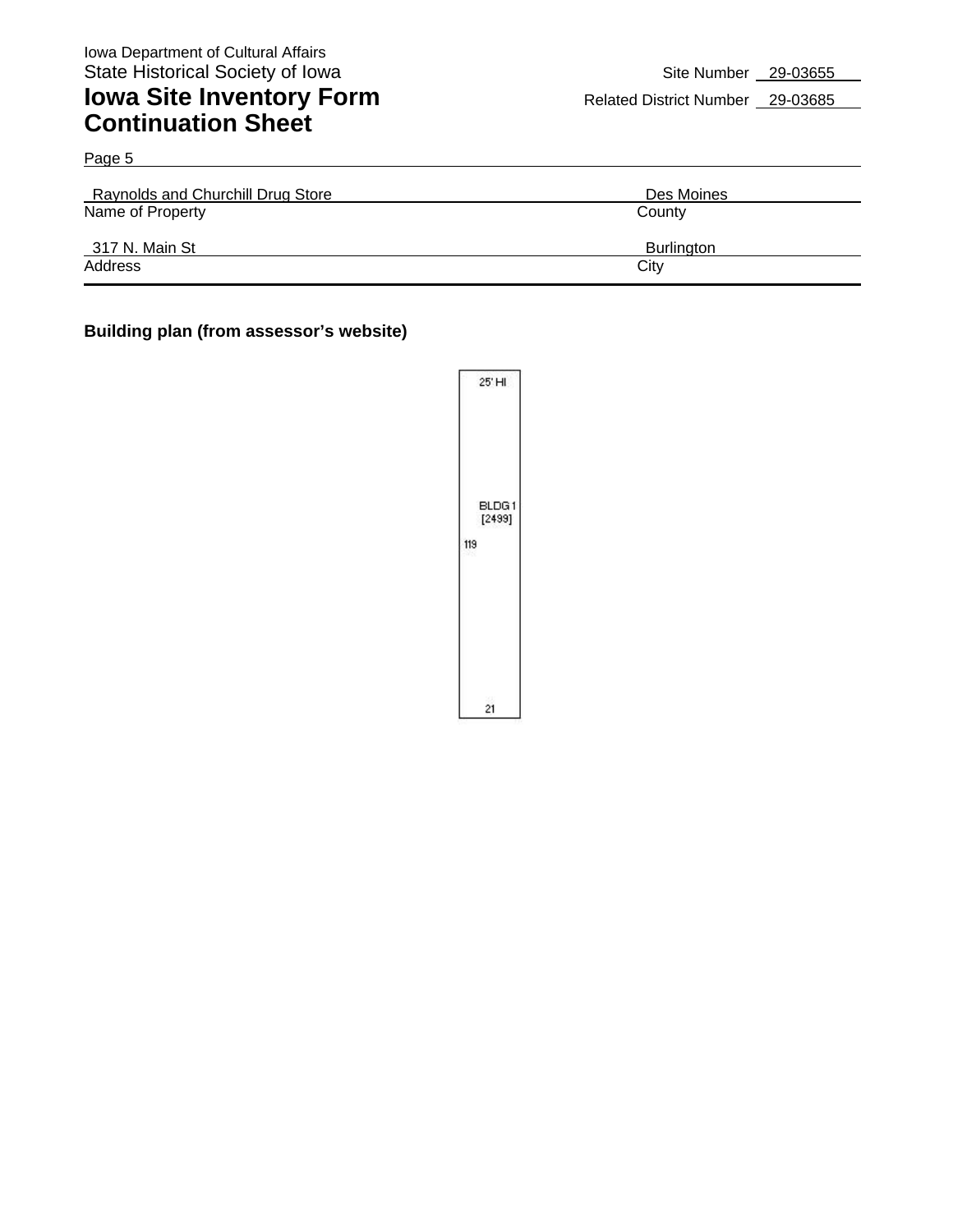Page 6

| Raynolds and Churchill Drug Store | Des Moines        |
|-----------------------------------|-------------------|
| Name of Property                  | County            |
| 317 N. Main St                    | <b>Burlington</b> |
| Address                           | City              |

### **Historic images**



**View of building from around 1920s (Downtown Partners collection).**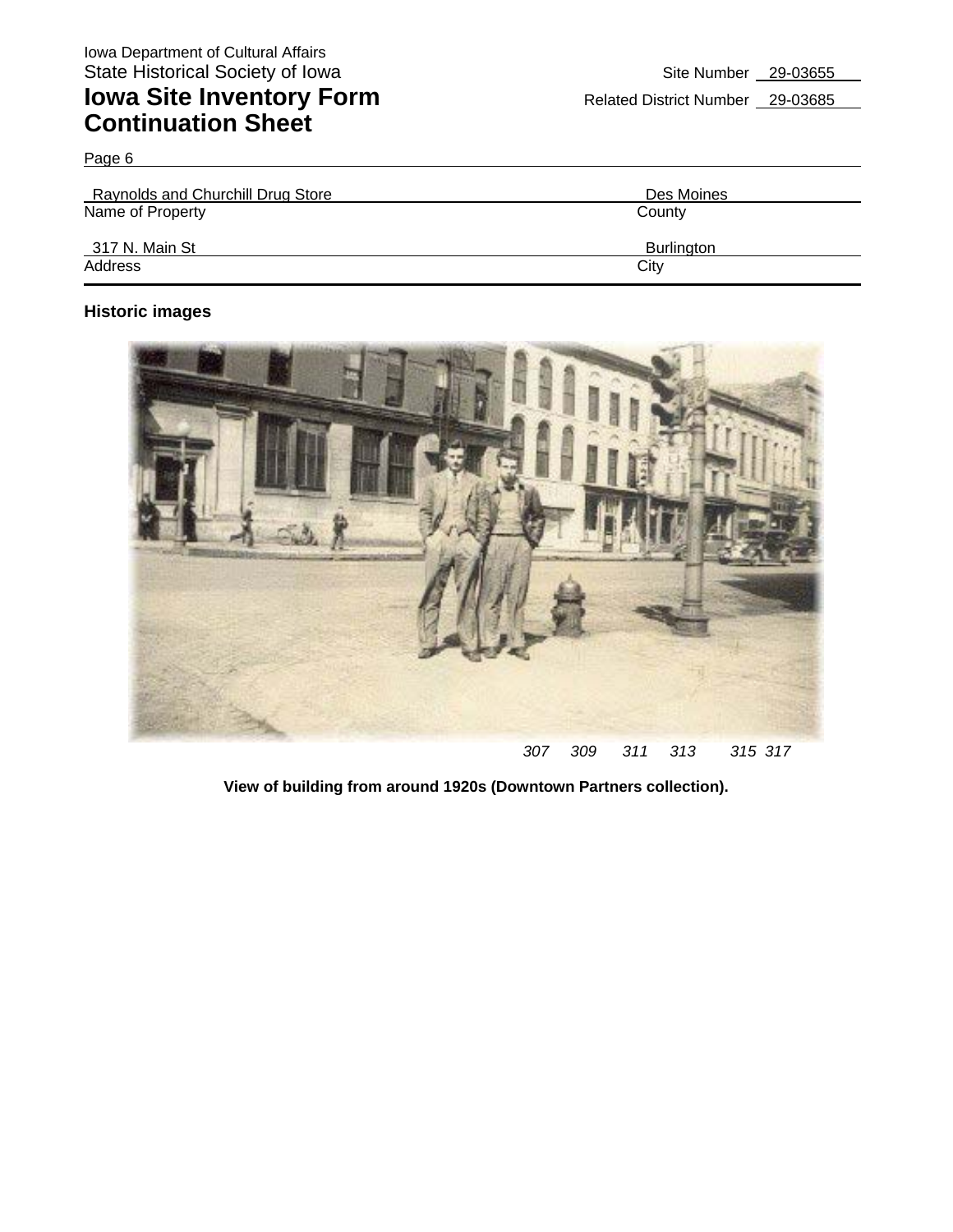Page 7

| <b>Raynolds and Churchill Drug Store</b> | Des Moines |
|------------------------------------------|------------|
| Name of Property                         | County     |
| 317 N. Main St                           | Burlington |
| Address                                  | City       |



**View of building in November 1966 (from Carleen Nollen, Burlington, IA).**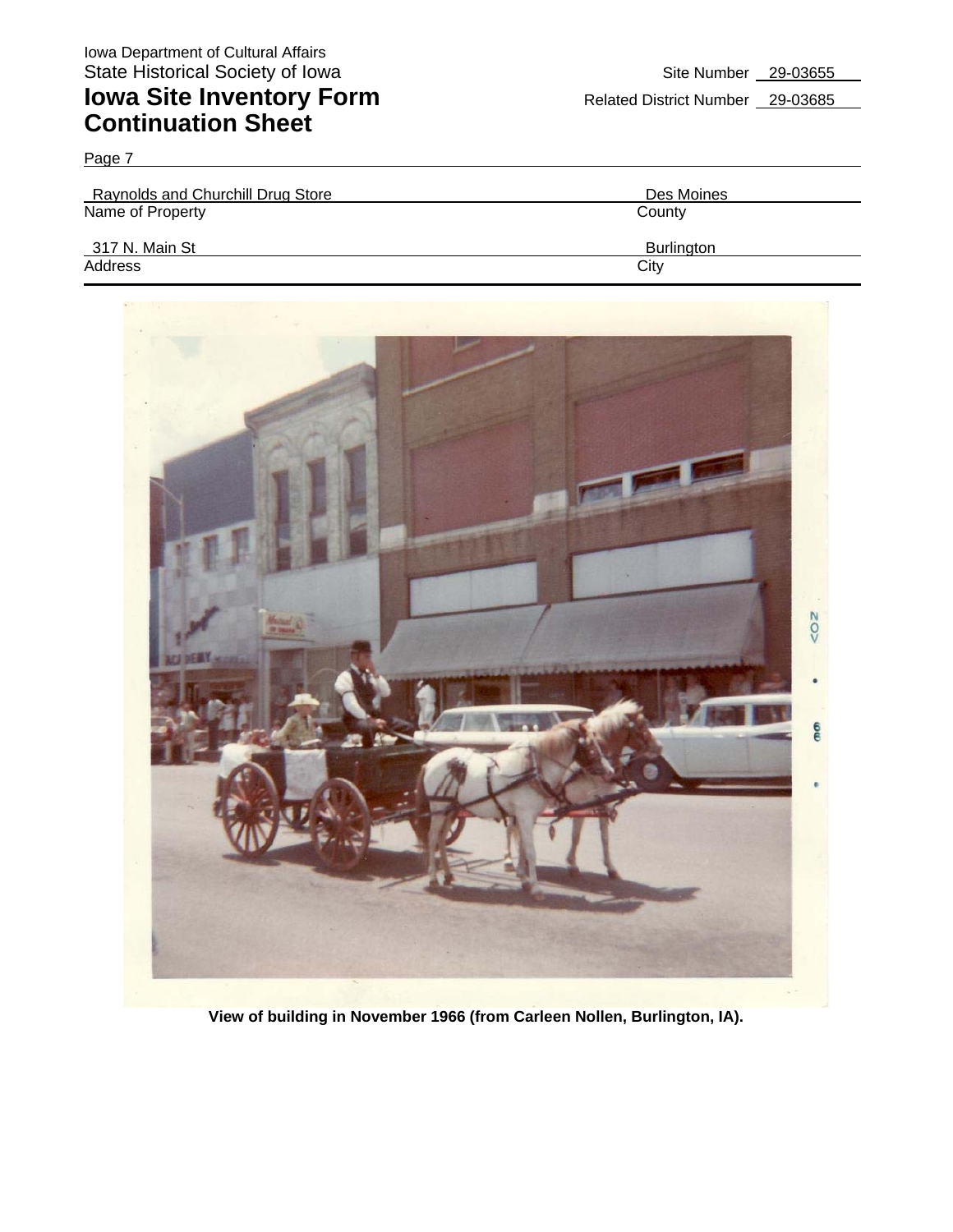Page 8

| <b>Raynolds and Churchill Drug Store</b> | Des Moines        |
|------------------------------------------|-------------------|
| Name of Property                         | County            |
| 317 N. Main St                           | <b>Burlington</b> |
| Address                                  | City              |



**View of building in late 1970s (Des Moines County Historical Society collection).**